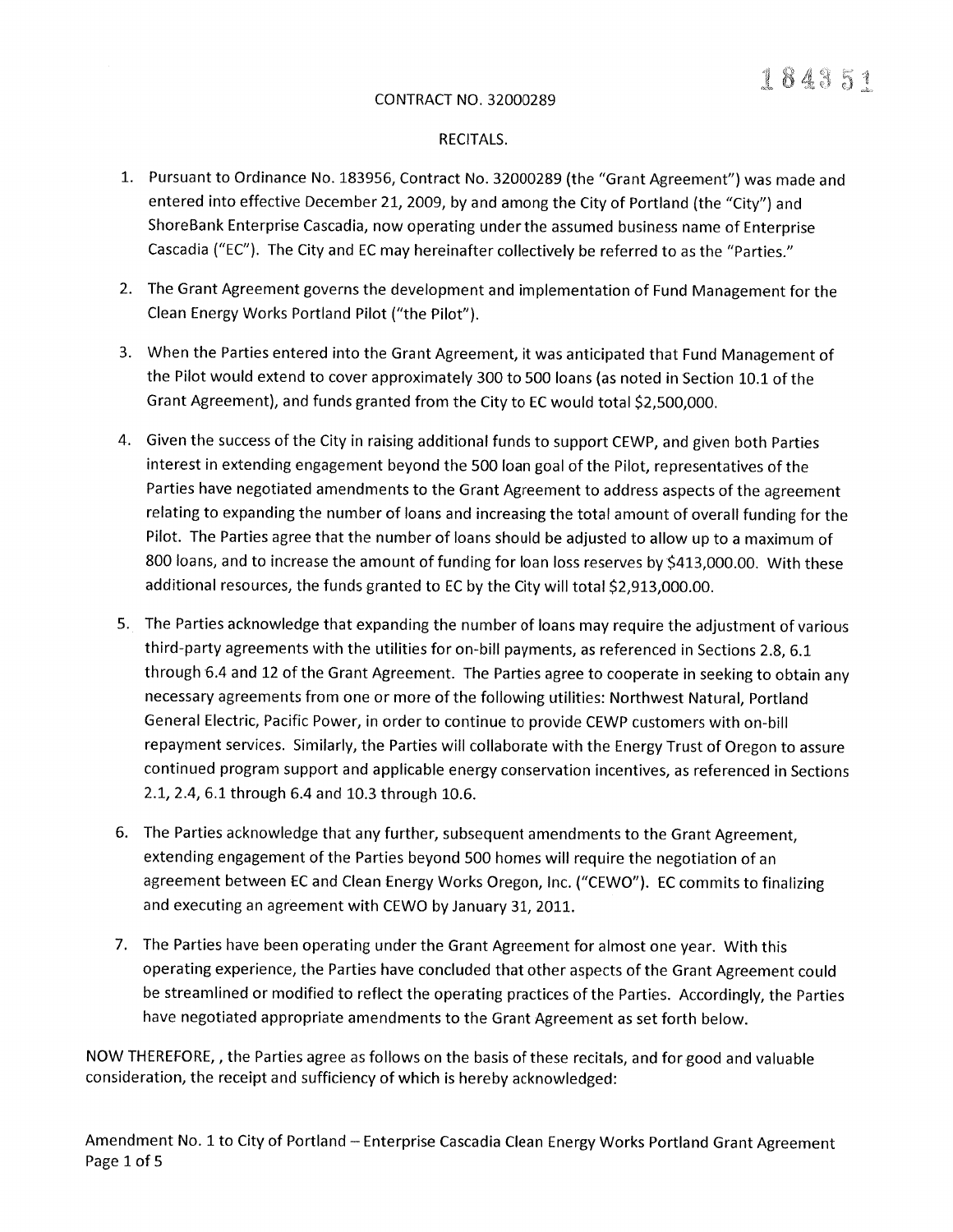## AGREEMENT

1. Section 5 of the Grant Agreement is revised to read as follows:

Section 5. Coordination on Program Guidelines and Other Administrative Matters.

- 5.1 EC will determine adjustments to Program Guidelines in collaboration with the Pilot Manager, using the process identified in Section 5.7 of this Agreement. EC shall present the findings of independent auditors for financial activities and compliance on an annual basis to PORTLAND within six months following the end of each fiscal year.
- 5.2 Overview. In the interest of maximizing the impact of the Pilot on energy conservation of owner-occupied residential properties, loan terms and conditions are other than standard for the lending industry. Those experiencing financial distress shall be priority beneficiaries, with rates and terms to reflect this priority status, Performance metrics reflecting progress toward these goals shall be reviewed annually; any modifications to performance metrics shall require approval of both PORTLAND and EC. lnterest rates will be fixed. lnterest rates will be set with the assumption that the Borrower will perform as agreed. lf the customer does not perform, pricing on the loan may be increased to reflect the increased risk. Default interest rates shall be established at EC's discretion. EC's fee structure for the Pilot must be reviewed by PORTLAND on an annual basis. EC shall not agree to loan terms and conditions that it cannot justify from a financial operating perspective.
- 5.3 EC shall prepare an annual budget for the Pilot activities and submit the budget to PORTLAND for approval by the Pilot Manager.
- 5.4 EC will provide progress reports and recommendations to the Pilot Manager within L5 (fifteen) days after the end of each month. EC's reports to the Pilot Manager shall, at a minimum, include data regarding:
	- i. The number of inquiries received;
	- ii. Number of applicants in process;
	- iii. Number and dollar amount of loans approved and loan amounts disbursed;
	- iv. Number and dollar amount of defaulted loans;
	- v. Losses expensed to date and amount of reserve for future losses;
	- vi. The revenue and expense associated with the Pilot;
	- vii. The total values of secured loans and of unsecured loans; and,
	- viii. Statistics generally analyzing lending by household income and other relevant demographics.
	- ix. Progress and compliance with the requirements of Section 2 of this Agreement.
- 5.5 EC shall provide internally prepared financial reports to the Pilot Manager. At a minimum, such internal reports shall include at least the following information, comparing actual to forecast (budget) performance:
	- i. Revenues derived from fees, interest, contract and grant revenues

Amendment No. 1 to City of Portland – Enterprise Cascadia Clean Energy Works Portland Grant Agreement Page 2 of 5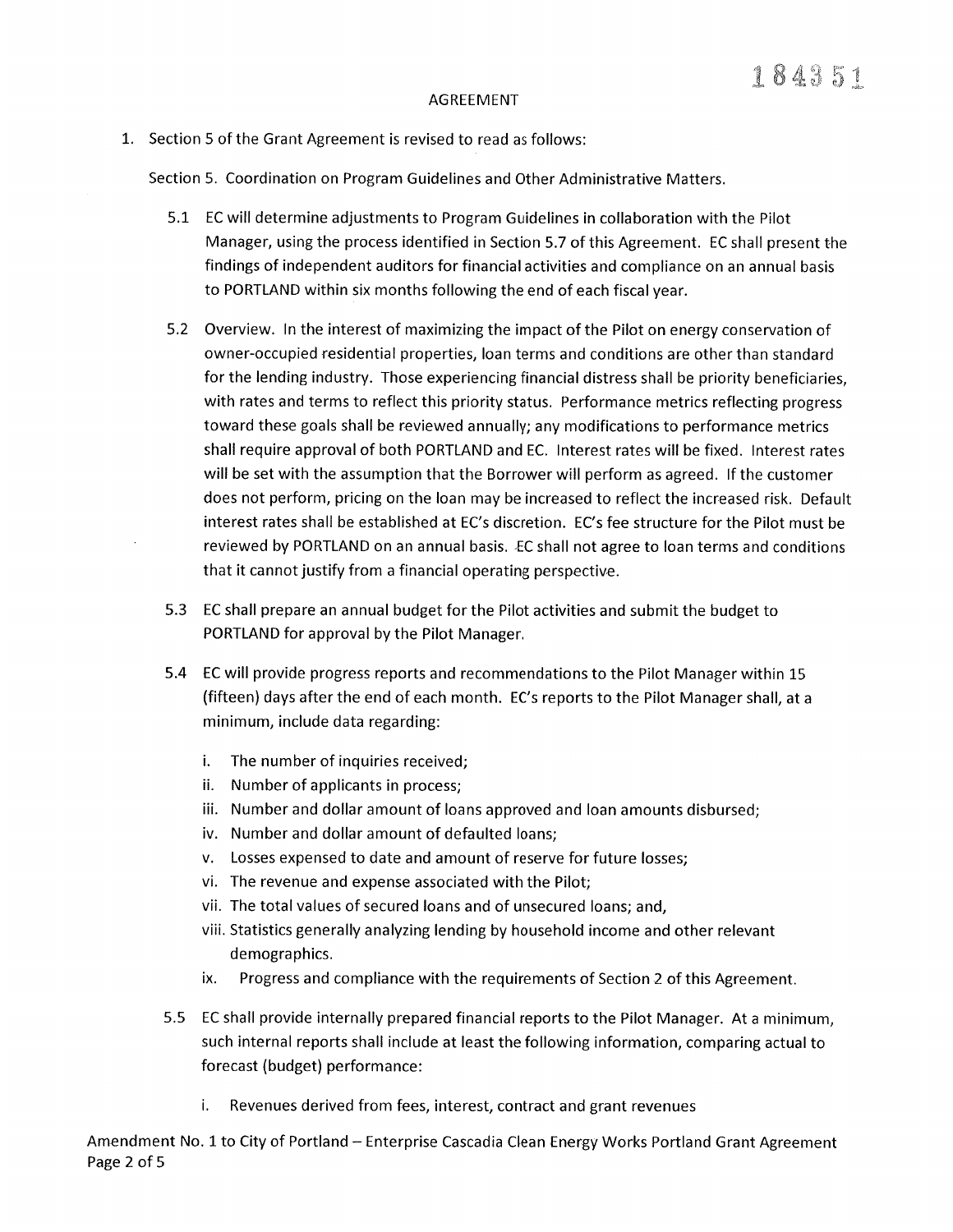- ii. Expenses attributable to the delivery of the Pilot, including indirect administration costs, expensed loss reserves, and loan losses;
- iii. Availability of lending resources for future Pilot activity; and
- iv. Statement of Pilot cash flows.
- 5.6 Education and Outreach Materials. EC shall provide the Pilot Manager with copies of any tangible educational products developed by ËC under this Agreement, such as brochures, manuals, pamphlets, videos, audio tapes, CDs, curriculum, posters, media announcements orgadgets, such as a refrigerator magnet with a message. lf this is impractical, as in the case of a sign, display, website, workshop, oreducational materials, EC shall provide a complete description including photographs or printouts. EC shall also provide copies of any technical assistance tools if they are disseminated to a group.
- 5.7 The CEWP Pilot Program Guidelines (as set forth in Attachment B of this Agreement) will serve as the primaryguiding principles for the Pilot. Following the initial adoption of the Program Guidelines, any exceptions or amendments to the Program Guidelines shall be subject to review and approval by the Pilot Manager. No modifications to the Pilot shall be made without the prior written approval of both PORTLAND and EC. EC will comply with the Program Guidelines. However, EC shall have sole authority for adopting and implementing a credit administration policy associated with the Pilot.
- 2. Section 10.1 of the Grant Agreement is revised to read as follows;

In service to the Pilot, SBEC shall provide up to 800 consumer loans for energy efficiency retrofits. The Parties agree that through the 800 Pilot loan total, PORTLAND will continue to collect data from qualified general contractors and sub-contractors relating to said contractors adherence to the CEWP Pilot Community Workforce Agreement. ln the event that more than 800 loans may occur under the Pilot, PORTLAND and EC shall negotiate such modifications as may be necessary.

- 3. ln addition to the funding amounts identified Section 8.2 of the Grant Agreement, the City will provide EC with an additional 5413,000 in grant funding for the purposes of funding additional loan loss reserve needs. These additional funds shall be used for the purposes identified in Section 8.4 and 10.8 of the Grant Agreement. The City will make the loan loss reserve grant funds available to EC on a reimbursable basis upon receipt of invoice from EC. EC may submit invoices to the City for these funds on a monthly basis. The additional loan loss reserve funds will be available for any loans made, up to the 800 loan total.
- 4. Section 2.13 of the Grant Agreement is revised to read as follows:

Treatment of Granted Loan Loss Reserve Funds: PORTLAND will grant EC up to 15 percent of all original loan principal balances to fund the expense of a Loan Loss Reserve for the Pilot. The Loan Loss Reserve shall initially be established at a minimum of 10 percent of the original loan principal balance, but may be increased at any time by EC based on EC's risk management policy. EC will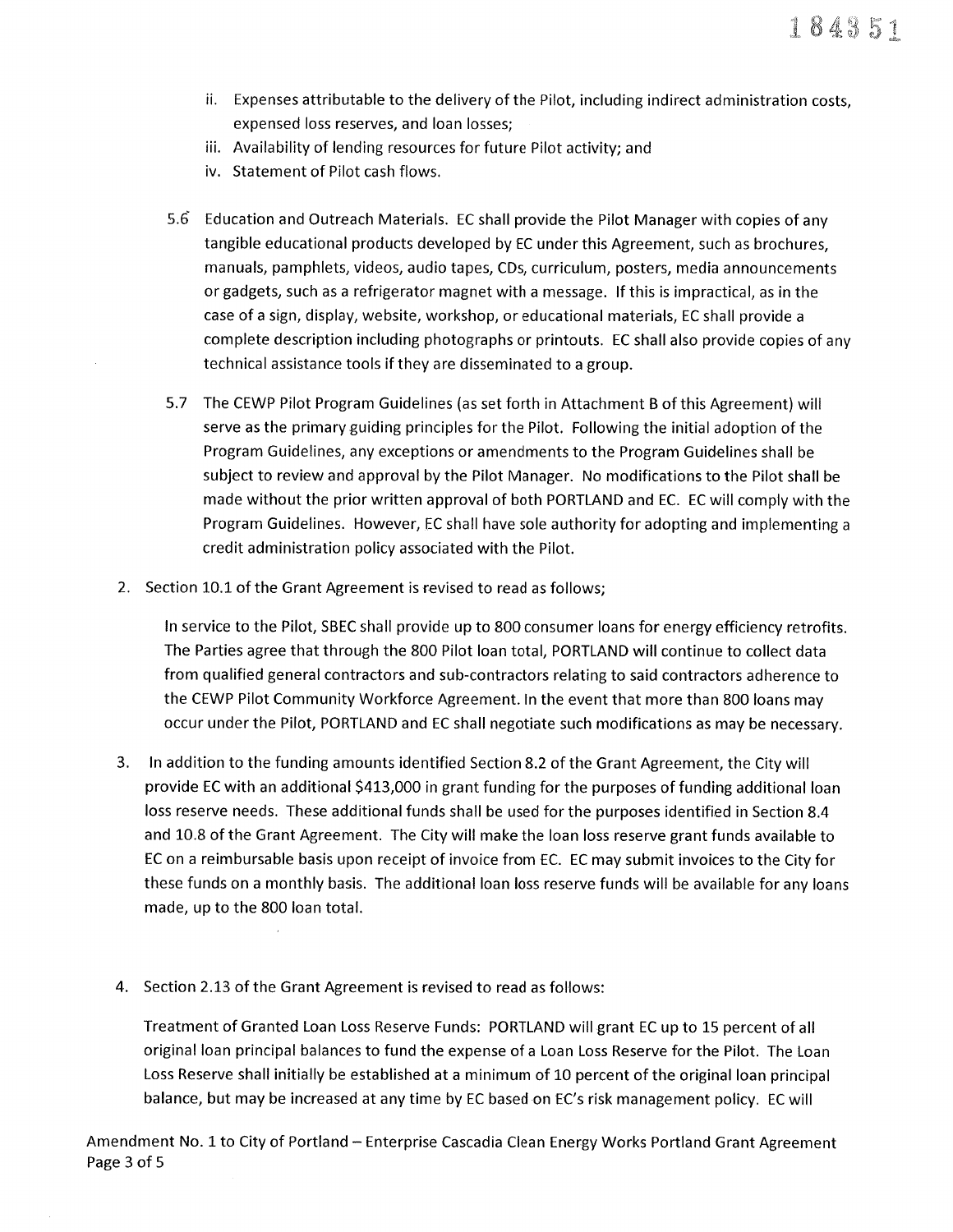invoice the City for no more than 5613,000 in loan loss reserve expense. Thereafter, the amount of the Loan Loss Reserve may be adjusted as provided in Section 10.8 of this Agreement.

- 5. Section 8.3 of the Grant Agreement is revised to read as follows: SBEC shall collect a \$+OO loan application processing fee for all loans closed and funded under the Pilot. Loan application processing fees will be capitalized into the loan amounts.
- 6. The Parties agree that EC shall retain all fund revenues necessary to support fund management activities related to the Pilot and any extension of the Pilot. EC may retain any interest earned on CEWP loans to cover support staff and operational costs associated with managing, originating and service of Pilot loans. EC shall provide quarterly reports to PORTLAND on the expenditure of the retained interest earnings to cover these costs. EC shall account for these interest earning separately from overall EC interest earnings. Retained fund revenues may exceed \$40,000 or \$100 per active loan per year, as referenced to in Section 8.4. EC shall report to the City on fund revenues and uses from time to time.
- 7. Section 10.3 of the Grant Agreement provides that Pilot loans must be made to households within the City of Portland. The Parties agree that, notwithstanding Section 10.3, EC may use any remaining, outstanding funds made available to EC under Section 8.2 of the Grant Agreement to deliver Pilot loans to specific household types in targeted communities outside of Portland, working in partnership with Clean Energy Works Oregon, lnc., the City and the Energy Trust of Oregon. No loan loss reserve funds granted to EC by the City shall be used to support Pilot loans to households located outside of the City of Portland.
- 8. Section 10.9 of the Grant Agreement provides that EC must accept any requests by home sellers and buyers to transfer a Pilot loan. The Parties agree that in the event of a re-finance or sale of the residential property securing a Pilot loan, EC may elect to remove the option of accommodating loan transfer from the original homeowner and borrower to a new homeowner of the same property, based upon approval criteria established by EC to assess repayment of the underlying loan. Alternately, EC may charge a fee to recover its costs of transferring the Pilot loan.
- 9. Except as expressly provided in this Amendment No. 1, all other terms and conditions of the Grant Agreement remain unmodified and in full force and effect.

This Amendment is effective on and after December 31, 2010.